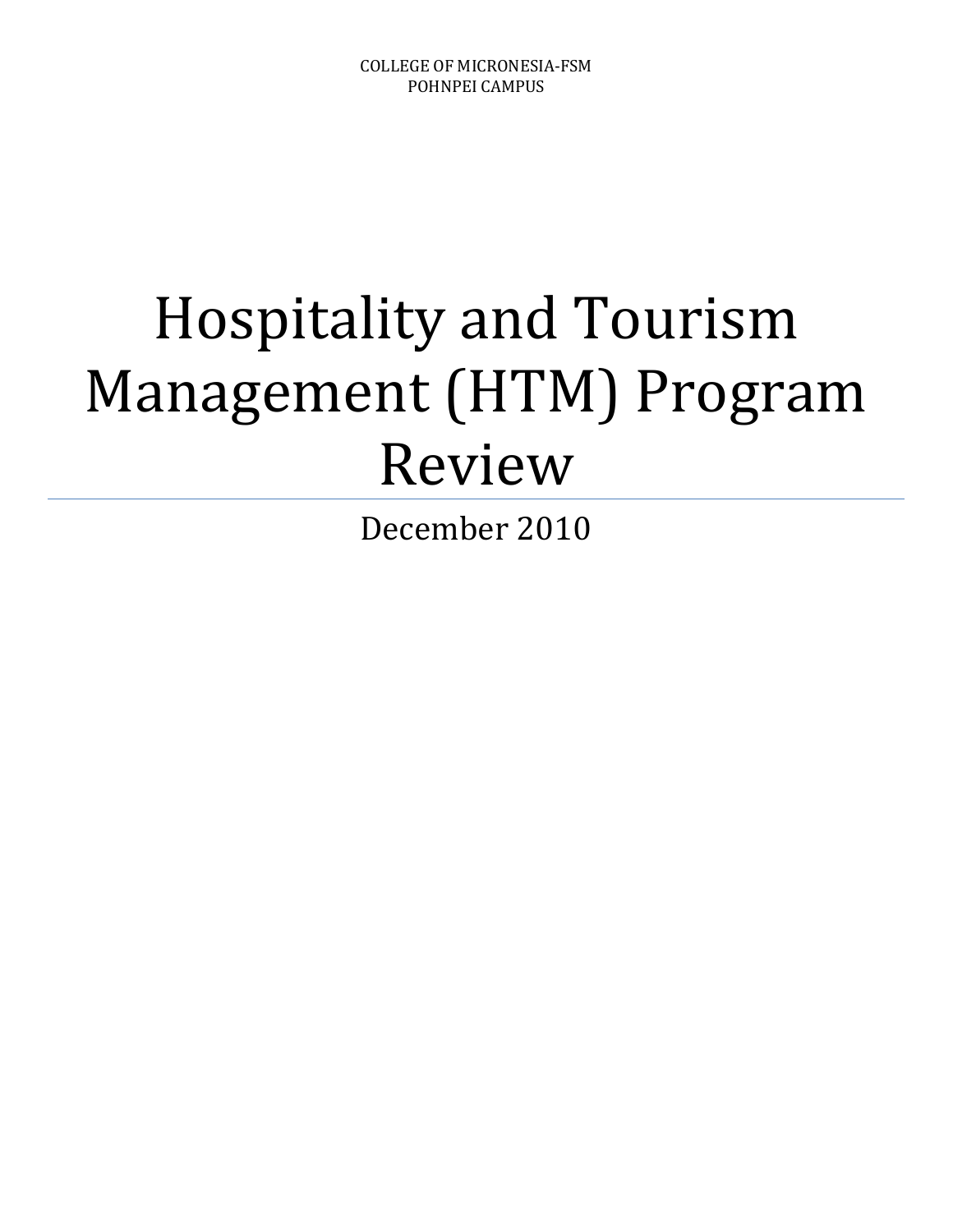# **COM-FSM Pohnpei Campus Program Evaluation Associate of Science Degree in Hospitality and Tourism Management (HTM) December 2010**

#### **Introduction**

This program evaluation examined the associate of science degree in hospitality and tourism management. It has been prepared with data input from the COM-FSM office of Institutional Research and Planning (IRPO), the Student Information System (SIS), internal HTM division data, COM-FSM General Catalog 2009-2011, and the COM-FSM Academic Year 2009-2010 Fact book.

#### **a. Program Goals**

The HTM degree program aims to prepare students to become productive workers, owners and managers in the growing fields of hospitality and tourism within the FSM and internationally. The primary goal of the program is to provide students with the basic skills needed to succeed as supervisors, managers or business entrepreneurs in the food service, lodging, airline, travel provider, attraction, interpretation, and general tourism industries.

## **1. Program Learning Outcomes (PLOs)**

*Source: General Catalog 2009-2011 (page 63)*

- PLO(1): Explain the interdependent components of the international hospitality and tourism industry including transportation, customer service, food service, lodging, attraction management, roles of national and state visitors authorities, marketing and sales.
- PLO(2): Demonstrate professional lodging specific technical skills, supervisory techniques and management skills.
- PLO(3): Explain the types and elements of food service operations.
- PLO(4): Demonstrate front of the house technical and supervision techniques.
- PLO(5): Describe tourism attraction support services and related business opportunities.
- PLO(6): Describe the importance of developing the FSM as a sustainable tourism destination.
- PLO(7): Communicate in basic Japanese for lodging, food service and tourism provider guest service.

#### **2. Assessment Matrix**

*I =introduced, D = developed and practiced, M= demonstrated mastery*

| Course        | PLO <sub>1</sub> | PLO <sub>2</sub> | PLO <sub>3</sub> | PLO <sub>4</sub> | PLO <sub>5</sub> | PLO <sub>6</sub> | PLO <sub>7</sub> |
|---------------|------------------|------------------|------------------|------------------|------------------|------------------|------------------|
| <b>HTM110</b> | I                | I                |                  | I                |                  | I                |                  |
| <b>HTM120</b> | I                |                  |                  |                  | D                | I                |                  |
| <b>HTM150</b> | D                | D                |                  |                  |                  | D                |                  |
| <b>HTM165</b> | D                |                  | D                | D                |                  |                  |                  |
| <b>HTM170</b> | D                | D                |                  |                  |                  |                  |                  |
| <b>HTM220</b> | D                |                  |                  |                  |                  |                  |                  |
| <b>HTM230</b> | M                |                  |                  |                  |                  |                  |                  |
| <b>HTM250</b> | M                | M                | M                | M                | M                | M                |                  |
| <b>FL120</b>  |                  |                  |                  |                  |                  |                  |                  |
| FL160         |                  |                  |                  |                  |                  |                  | M                |
| AC131         | I                | I                |                  |                  |                  |                  |                  |
| <b>BU101</b>  |                  |                  |                  |                  |                  |                  |                  |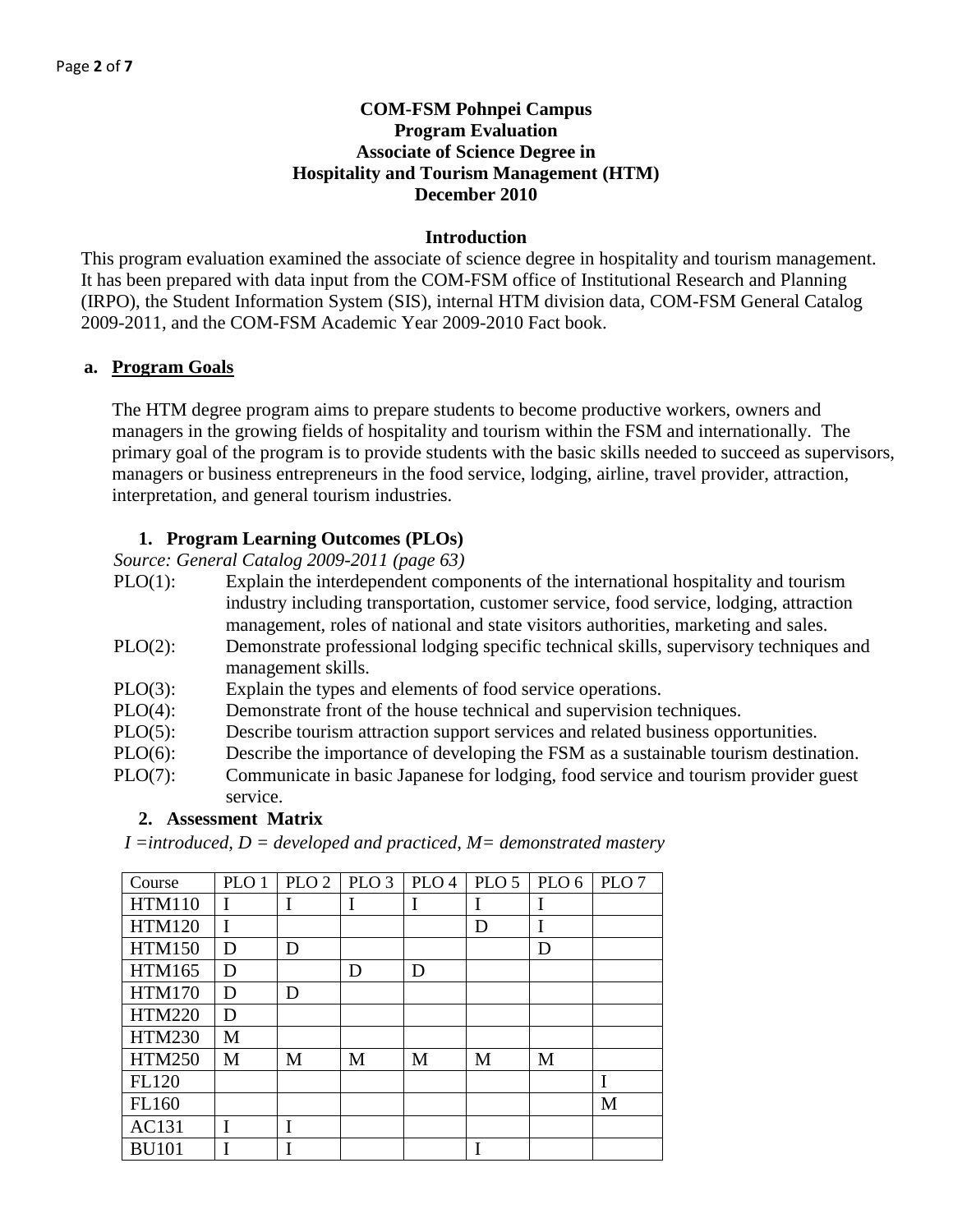# **b. Program History**

During the academic year 1996-1997, the program was developed and implemented to fulfill the need for qualified tourism providers as put forth by the FSM National and State governments. It officially started in the fall semester of 1998 as the Hotel Restaurant Management (HRM) program, focusing mainly on hospitality practices for hotels and restaurants. Eventually, it was modified to Hospitality and Tourism Management (HTM) program expanding the scope to include tourism. Key players of the program's inception are HTM instructor Howard Rice and Campus Director Penny Weilbacher.

From the fall of 1998 to the spring of 2010, Howard Rice served as division chair for the program. In the summer of 2010, the division was reorganized to merge with Business and Computer division and Secretarial Science and Bookkeeping certificate programs to support the College's efforts towards streamlining. The division is now called the HTM/BU Division and chaired by Debra Perman.

#### *c.* **Program Description**

#### *Source: General Catalog 2009-2011 (page 63)*

This program is designed to enable students to become productive workers, owners and managers in the growing fields of hospitality and tourism within the FSM and internationally. The program provides students with the basic skills needed to succeed as supervisors, manager or business owners in the food service, lodging, airline, travel provider and general tourism industries. Students will learn the importance of building a sustainable tourism economy in the Nation and abroad. They will have the opportunity to examine how the nation fits into the international travel system and the importance of providing top quality service as a foundation for developing a vibrant industry. Specific subject areas cover all aspects of the lodging, food service and travel industries.

#### **d. Program Admission Requirements**

Admission to the HTM AS degree program is per the COM-FSM admissions policy.

# **e. Program Certificate/Degree Requirements**

*Source: General Catalog 2009-2011 (page 64)* In addition to the COM-FSM general education core requirements (29 credits), students are required to successfully complete the following major courses: (37 credits)

- (1) HTM 110Introduction to Hospitality and Tourism Management
- (2) HTM 120Introduction to World Tourism
- (3) HTM 150Hospitality Supervision
- (4) HTM 165Food Fundamentals and Quantity Cooking
- (5) HTM 170Front Office Management
- (6) HTM 220Food and Beverage Management
- (7) HTM 230Hospitality Marketing
- (8) HTM250Facilities Management and Practicum
- (9) AC 131 Accounting I  $*$
- (10)BU101Introduction to Business
- (11)FL120Basic Japanese for HTM
- (12)FL160Situational Japanese for HTM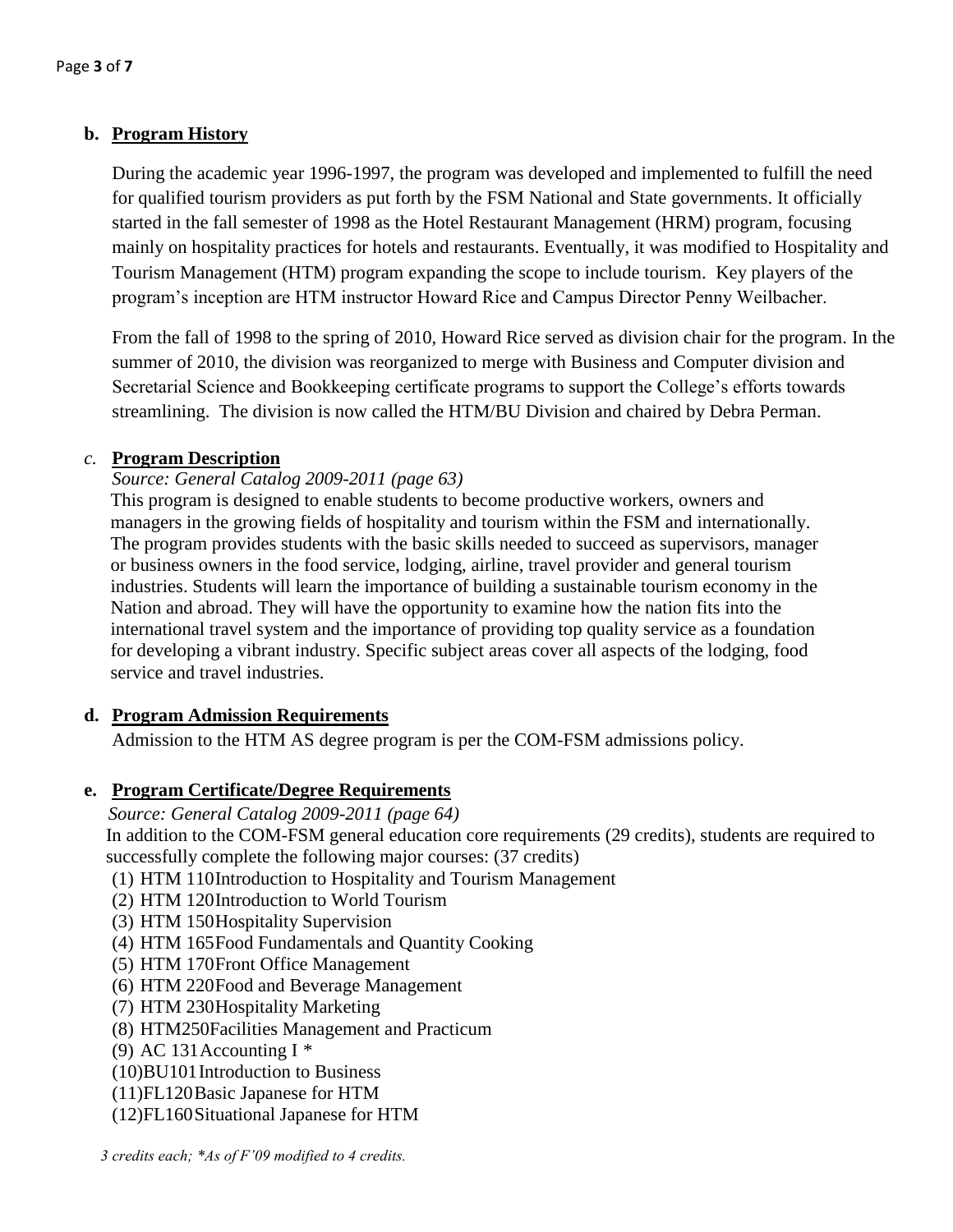| Course         | F2009 | Sp2010 | <b>Su2010</b> | F2010 | <b>Course</b>  | F2009 | Sp2010 | <b>Su2010</b> | F2010 |
|----------------|-------|--------|---------------|-------|----------------|-------|--------|---------------|-------|
| <b>HTM 110</b> | 43    | n/a    | n/a           | 25    | <b>HTM 230</b> | n/a   | 10     | n/a           | n/a   |
| <b>HTM 120</b> | 19    | 24     | 10            | 23    | <b>HTM 250</b> | 11    | 1      | 7             | n/a   |
| <b>HTM 150</b> | 13    | 10     | n/a           | 10    | <b>AC 131</b>  | n/a   | 21     | 16            | n/a   |
| <b>HTM 165</b> | 9     | n/a    | n/a           | 14    | <b>BU 101</b>  | 15    | 21     | n/a           | 23    |
| <b>HTM 170</b> | n/a   | 9      | n/a           | n/a   | <b>FL 120</b>  | 24    | 16     | n/a           | 22    |
| <b>HTM 220</b> | 13    | 8      | n/a           | n/a   | <b>FL 160</b>  | 17    | 8      | n/a           | 17    |

# **f. Program Courses and Enrollment**

*Source: IRPO Statistics Spreadsheet: Pohnpei Campus Class Sizes*

## **g. Program Faculty**

Full time faculty:

- 1. Howard Rice\*, B.A., Michigan State University (Division Chair F2009 to Sp2010)
- 2. Sheila Santos-Macaraig\*, M.S., Adventist University of the Philippines
- 3. Debra Perman, M.B.A., Walden University (Division Chair F2010)
- 4. Anna Dela Cruz-B.S., St. Paul University, Manila
- 5. Joyce Roby-Teaching Assistant, A.S., College of Micronesia-FSM

\*Contracts ended: end of Fall 2010 (H.Rice) and end of Spring 2010 (S. Macaraig).

# **h. Program Outcome Analysis**

1. Program Enrollment: This is based on the number of students enrolled per semester majoring in HTM. Source: COM-FSM AY 2009/10 Fact Book

| F <sub>2009</sub> | Sp2010 | <b>Su2010</b> | <b>F2010</b> |
|-------------------|--------|---------------|--------------|
| 51                | 53     | 37            | 62           |

2. Graduation Rate: The percentage is based on the number of HTM graduates divided by total number of graduates per semester. The total number of graduates in Fall 2009 was 162; Spring 2010 was 118; Summer 2010 was 40; and Fall 2010 was 160. Source: COM-FSM AY 2009/10 Fact Book

|      | F <sub>2009</sub> | Sp2010 | <b>Su2010</b> | <b>F2010</b> |
|------|-------------------|--------|---------------|--------------|
| #    | 5                 | 5      |               |              |
| $\%$ | 3%                | 4%     | 3%            | $1\%$        |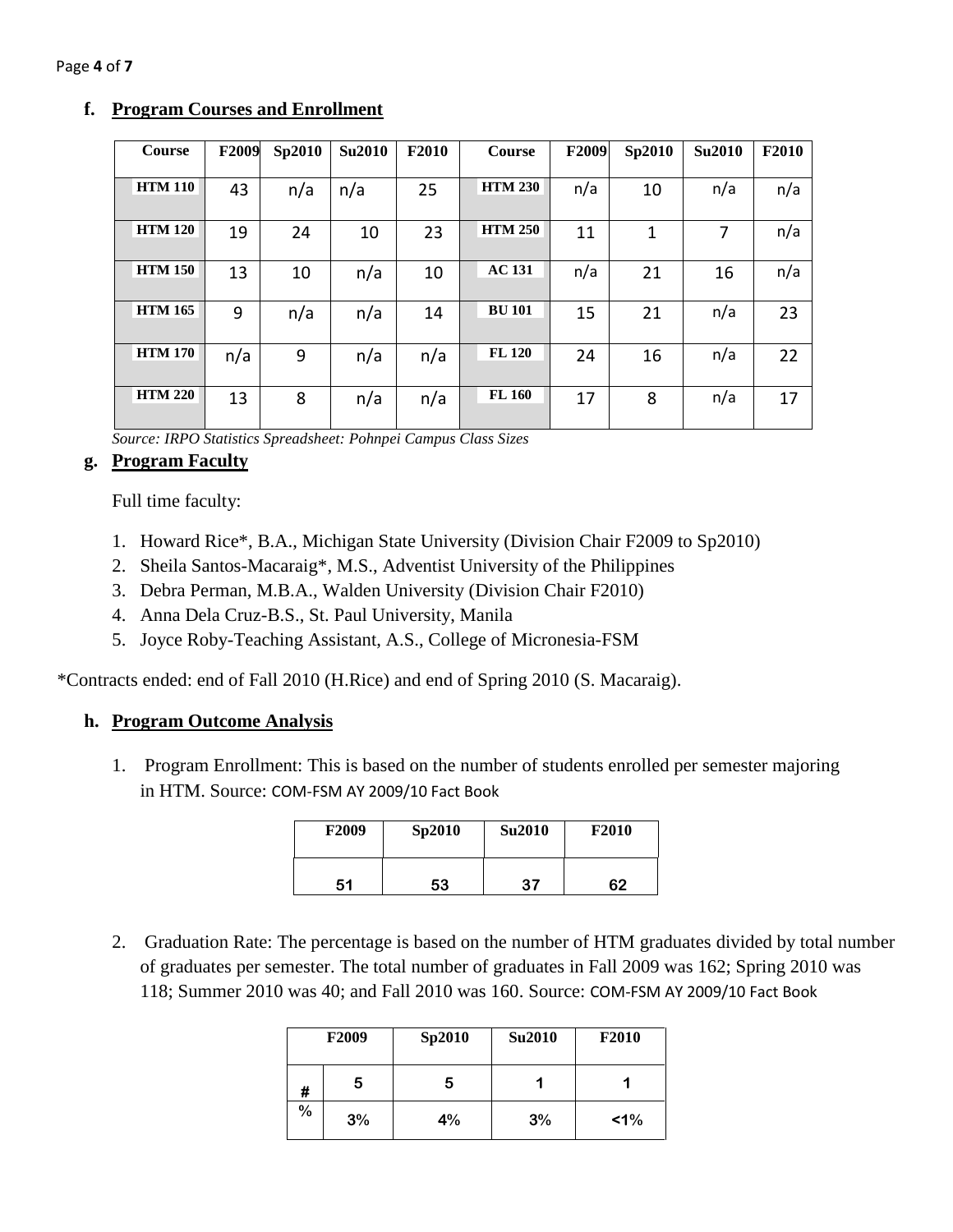#### Page **5** of **7**

3. Average Class size: Head count

| <b>Class</b>   | F <sub>09</sub> | <b>Sp10</b> | <b>Su10</b> | F10 | <b>Average</b> |
|----------------|-----------------|-------------|-------------|-----|----------------|
| <b>HTM110</b>  | $*43$           |             |             | 25  | 23             |
| <b>HTM120</b>  | 19              | 24          | 10          | 23  | 19             |
| <b>HTM150</b>  | 13              | 10          |             | 10  | 11             |
| <b>HTM165</b>  | 9               |             |             | 14  | 12             |
| <b>HTM170</b>  | -               | 9           |             | -   | 9              |
| <b>HTM220</b>  | 13              | 8           |             |     | 11             |
| <b>HTM230</b>  |                 | 10          |             |     | 10             |
| <b>HTM250</b>  | 11              | 1           | 7           |     | 6              |
| <b>FL120</b>   | 24              | 16          |             | 22  | 21             |
| <b>FL160</b>   | 17              | 8           |             | 17  | 14             |
| AC131          |                 | 21          | 16          |     | 19             |
| <b>BU101</b>   | 15              | 21          |             | 23  | 20             |
| <b>Average</b> | 18              | 13          | 11          | 19  |                |

\*2sections offered

- 4. Student Seat Cost: Factors used to determine seat cost per course is as follows:
	- $\geq$  3 credit course x \$105/credit = \$315 student seat cost
	- $\triangleright$  HTM165 and 220 have an additional \$25 each (lab fee) = \$340 student seat cost
- 5. Course Completion Rate: (%)

| <b>Class</b>  | F <sub>09</sub> | <b>Sp10</b> | <b>Su10</b> | F10 |
|---------------|-----------------|-------------|-------------|-----|
| <b>HTM110</b> | 73              |             |             | 91  |
| <b>HTM120</b> | 89              | 68          | 100         | 95  |
| <b>HTM150</b> | 100             | 63          |             | 100 |
| <b>HTM165</b> | 88              |             |             | 92  |
| <b>HTM170</b> |                 | 100         |             |     |
| <b>HTM220</b> | 100             | 88          |             |     |
| <b>HTM230</b> |                 | 100         |             |     |
| <b>HTM250</b> | 100             |             | 100         |     |
| <b>FL120</b>  | 80              | 75          |             | 43  |
| <b>FL160</b>  | 100             | 100         |             | 69  |
| <b>AC131</b>  |                 | 69          | 35          |     |
| <b>BU101</b>  | 93              | 58          |             | 82  |

6. Student Satisfactions Rate: Figures are based on averages, with scale of 1 to 5; 1 being the lowest, 5 being the highest.

| 09 | $-10$ | Su10 |    |
|----|-------|------|----|
|    | -8    | n/a  | .8 |

*Source: Student Evaluations: Pohnpei Campus Instructional Office, Fall 2008-Spring 2011*

7. Employment Data: Of the 12 graduates from fall 2009 to fall 2010, two are in the U.S mainland working for restaurants (unknown), one is working as a ticketing agent at Continental Airlines and stationed in Pohnpei, one at Sea Breeze Hotel, and another at the Bank of the FSM. Two of these graduates are currently attending universities in Guam and Hawaii and one attending COM-FSM pursuing  $3<sup>rd</sup>$  year certificate. Another two are housewives and the rest, we are not able to attain any information.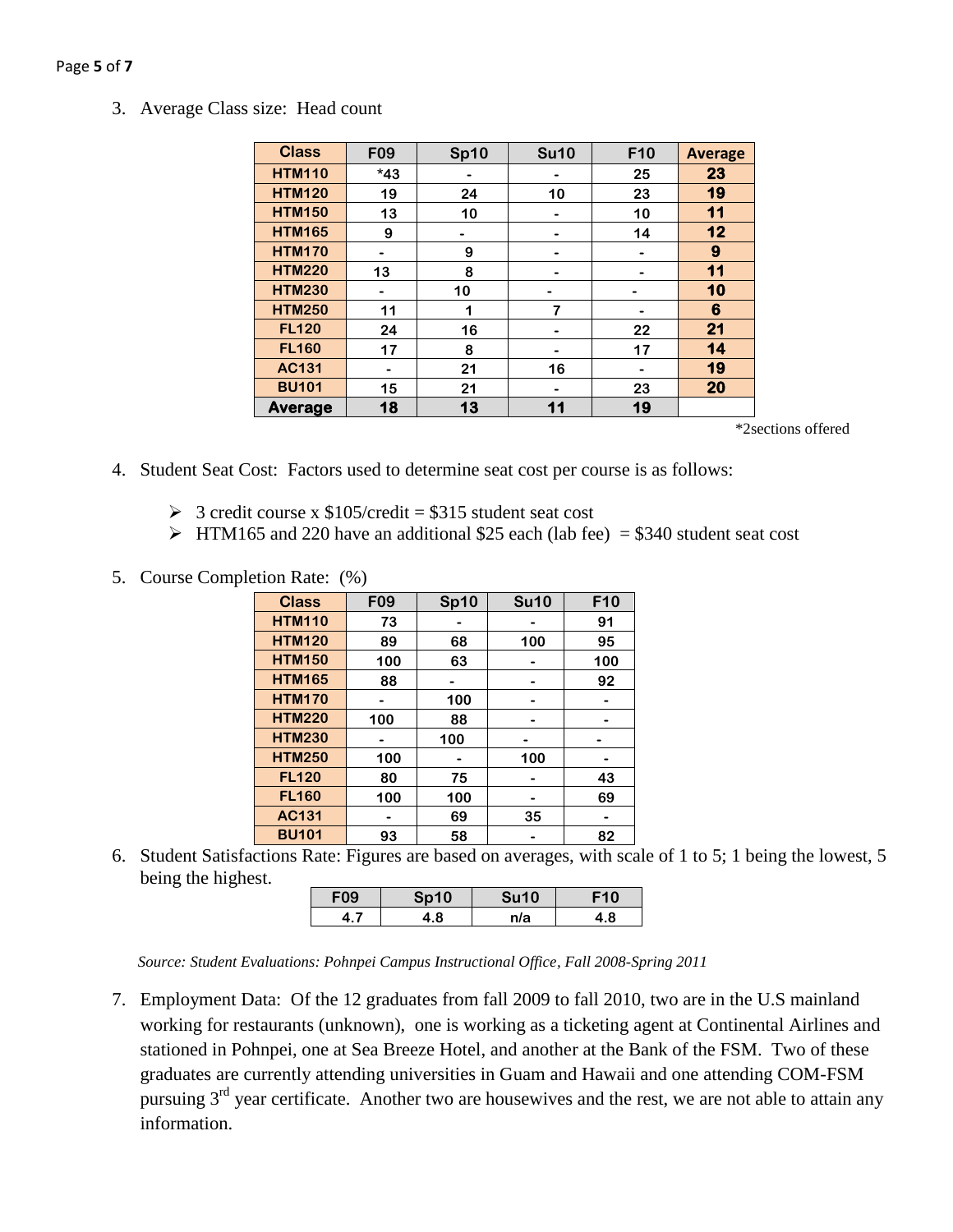- 8. Transfer Rate: *not available*
- *9.* Program's Student Learning Outcomes: *please refer to pg 1.*
- 10. Students' Learning Outcomes for Program Courses: Each of the required courses for this program has 4-6 measurable SLOs with specific learning objectives which are too many to list for this program review.

# i. **Conclusion**

# 1. Findings

- a. The program was established based on the nation's tourism industry's need for qualified individuals to serve as hospitality services providers.
- b. To date, the COM-FSM HTM Program has not yet fulfilled the National and State mandates of developing a competent hospitality and tourism workforce for each state through certificate training and apprenticeship opportunities.
- c. Although the HTM AS degree program general education requirements are of an academic nature and a few of the core courses require hands on applications, there is a lack of clarity as to whether the program is indeed an AS degree program or more of an AAS degree program.
- d. Much of the courses were originally designed to train students for employment opportunities at the supervisory or management level. However, most program graduates lack the work experience except for practicum 150 hours (one semester) when completing HTM250 and therefore majority of graduates entering the workforce do so at the entry level instead.
- e. Under the program's major course requirements, there is an Open Elective (3cr) option for students to take any course of their choice but the requirement listing lacks a much more needed course in either basic or business communication.
- f. The course, HTM165-Food Fundamentals and Quantity Cooking requires more than 3 contact hours as stated in the current course outline. The course is described as a semester length course designed to introduce students to all facets of the quantity preparation and service of foods and restaurant menu items. Basic production facility management and supervision skills will be taught from a systems perspective. Basic food service skills including hygiene, laboratory conduct, food borne diseases, safety, cooking techniques, food group preparation techniques, standardized recipe use, food service equipment use, basic portioning, handling, food group identification, production and service skills will be presented. Based on past experience of instructors who have taught the course and also the Division Chair's observations throughout this past year, both students and instructor(s) spend more than the stated 3 contact hours per week. On average, it requires an additional 1 to 2 hour(s) for preparation, demonstration, and wrap or clean-up.
- g. The teaching kitchen and restaurant facilities are in dire need of upgrading to meet specific environmental and health codes. Much of the equipment donated by the Japanese Government more than 10 years ago such as the ovens and stoves are in need of repair or replacement to avoid fatal gas leaks and hazardous fire accidents.
- h. Enrollment has steadily increased by 18% with 51 students in the fall of 2009 and 62 in the following year.
- i. The program has managed to produce 12 graduates from fall 2009 to fall 2010.
- j. The given data for the above health indicators conclude that the program is effective and is generally meeting its goals and objectives primarily in Pohnpei but it does not meet the stated need for HTM educational opportunities for the other FSM states.